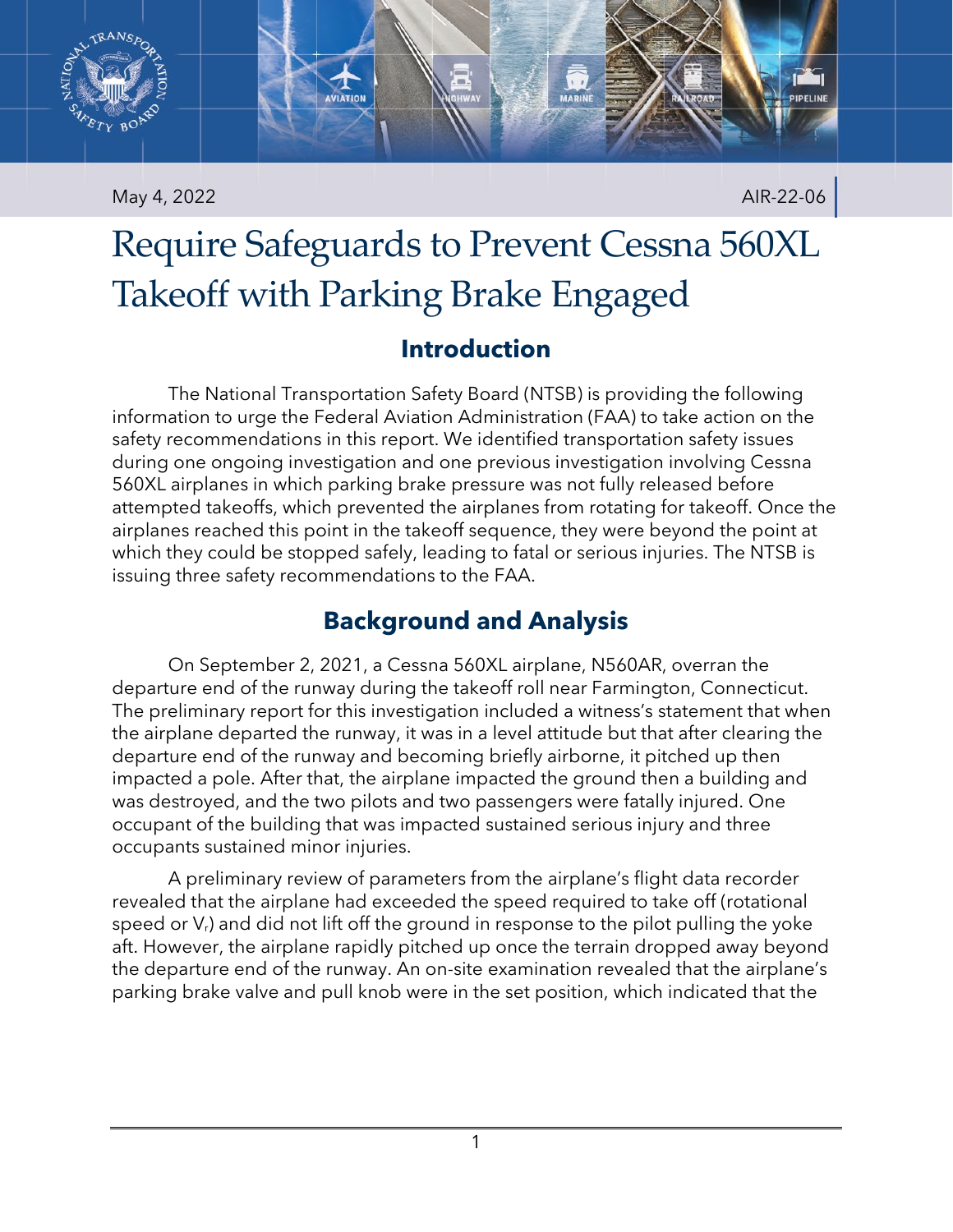airplane's parking brake had likely not been fully released before the attempted takeoff.[1](#page-1-0)

A similar accident occurred on August 21, 2019, near Oroville, California. The pilots reported that after the Cessna 560XL airplane, N91GY, reached  $V_r$  during the takeoff roll, the airplane did not respond to the pilot flying pulling the yoke aft for takeoff. The pilot flying stated that he applied full thrust reversers and maximum braking to reject the takeoff, but the airplane overran the departure end of the runway. The pilots and passengers were not injured, and the airplane was destroyed by a postimpact fire. Postaccident examination of the parking brake valve, which was closed, and interviews with the pilot flying, who was seated in the left seat, indicated that he had not released the airplane's parking brake pull knob, which was located next to his left knee, before the takeoff roll.

According to the pilot flying, he believed that the airplane "shouldn't move" if the parking brake was set and takeoff power was applied.[2](#page-1-1) The NTSB determined the probable cause of this accident to be "the pilot's failure to release the parking brake before attempting to initiate the takeoff, which produced an unexpected retarding force and airplane nose down pitching moment. Also causal was the flight crew's delayed decision to abort the takeoff, which resulted in a runway excursion. Contributing to the accident was the lack of a 'no takeoff' annunciation warning that the parking brake was engaged, and lack of a checklist item to ensure the parking brake was fully released immediately before takeoff."

Similarly, the Australian Transport Safety Bureau's (ATSB's) investigation of a September 2015 accident near Lismore, New South Wales, Australia, determined that the pilots in a Cessna 550 had set the parking brake during a lengthy hold waiting to depart and did not release it before attempting to takeoff, which led to a rejected takeoff and runway overrun.[3](#page-1-2) The ATSB's investigation found that Cessna Citation airplanes, which include both the Cessna 550 and 560XL, did not have a cockpit annunciation to alert the pilots that the parking brake was set or an unambiguous checklist item to direct pilots to fully release the parking brake before takeoff is initiated.[4](#page-1-3) The ATSB made a recommendation to Textron Aviation (Textron), the

<span id="page-1-0"></span><sup>&</sup>lt;sup>1</sup> Visit [ntsb.gov](https://www.ntsb.gov/) to find additional preliminary information for this NTSB investigation (case number [ERA21FA346\)](https://data.ntsb.gov/carol-repgen/api/Aviation/ReportMain/GenerateNewestReport/103791/pdf). Use th[e CAROL Query](https://data.ntsb.gov/carol-main-public/basic-search) to search safety recommendations and investigations.

<span id="page-1-1"></span><sup>&</sup>lt;sup>2</sup> Visit [ntsb.gov](https://www.ntsb.gov/) to find additional information in the [public docket](https://data.ntsb.gov/Docket/Forms/searchdocket) for this NTSB investigation (case number [WPR19FA230\)](https://data.ntsb.gov/carol-repgen/api/Aviation/ReportMain/GenerateNewestReport/100109/pdf).

<span id="page-1-2"></span><sup>&</sup>lt;sup>3</sup> The accident airplane had the parking brake pull knob in the same location as the 560XL and did not have a visual indicator for a parking brake that is not fully released.

<span id="page-1-3"></span><sup>&</sup>lt;sup>4</sup> The airplane's "before start" checklist directs the left-seat pilot to set the parking brake before starting the engine; its taxi checklist directs the pilot flying to check the brakes before taxiing but does not specify which brakes. The airplane's static and rolling takeoff checklists direct the pilot to "release brakes," but that item could be misinterpreted to refer only to the toe brakes.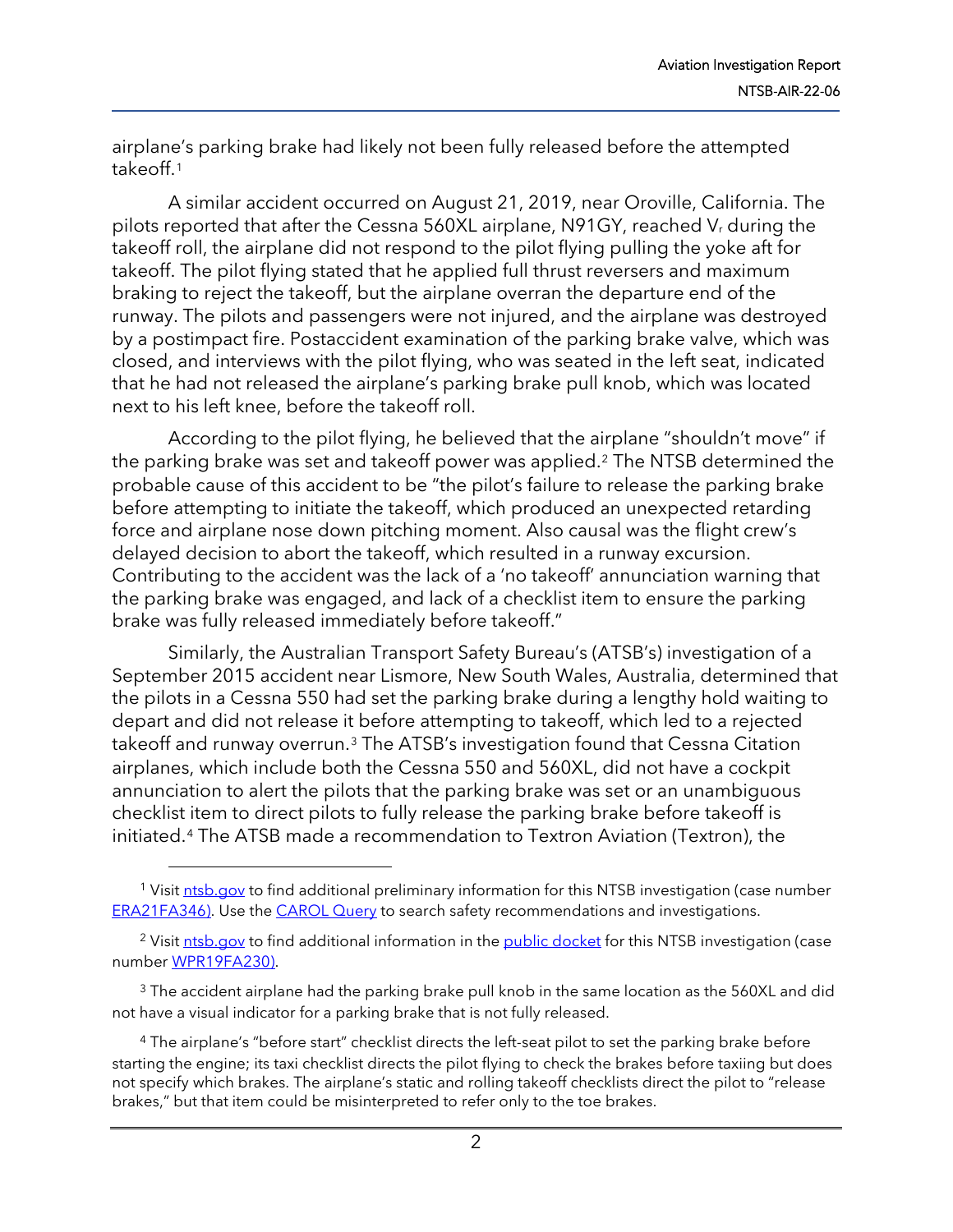airplane manufacturer, to address these findings.<sup>[5](#page-2-0)</sup> In an October 2017 response, Textron stated that the recommended actions were not needed because it was "simple airmanship" to remember to release the parking brake before the takeoff run; Textron neither updated its pretakeoff checklists nor added a parking brake annunciation.

The Accident Investigation Bureau, Nigeria is currently investigating an October 2018 incident near Bauchi, Nigeria, where the pilot of a Cessna 560XL rejected the takeoff after the airplane reached  $V_r$  but did not become airborne.<sup>6</sup>

Only the left-seat pilot of a Cessna 560XL may set the parking brake at various points before takeoff, such as when holding short of the runway, before receiving clearance to take off, or before initiating takeoff. For example, the pilot flying (who was in the left seat of the Oroville accident airplane) recalled that he likely set the parking brake while holding short of the runway as he finished the items in the taxi checklist.[7](#page-2-2) To set the parking brake in a Cessna 560XL airplane, the left-seat pilot depresses the toe brakes while pulling the parking brake pull knob, which is shown in the figure below. The amount of wheel brake pressure applied depends on how fully the toe brakes are depressed when the parking brake pull knob is pulled. To release the parking brake pressure, the left-seat pilot pushes the parking brake pull knob forward. Given the Cessna 560XL parking brake pull knob's location on the lower left side of the left-seat pilot near that pilot's knee, the pull knob is not visible to the right-seat pilot.

<span id="page-2-0"></span><sup>5</sup> For more information, see ATSB. 2016. *Runway excursion involving Cessna 550, VH-FGK, Lismore Airport, New South Wales, 25 December 2015.* [AO-2015-114.](https://www.atsb.gov.au/media/5770811/ao-2015-114-final.pdf)

<span id="page-2-1"></span><sup>6</sup> Accident Investigation Bureau, Nigeria. 2021. *Interim statement on the serious incident involving Cessna Citation 560 XLS+ aircraft with nationality and registration marks 5N-HAR operated by the Nigeria Police which occurred at Sir Abubakar Tafawa Balewa Airport Bauchi, Bauchi State; Nigeria on 3rd October, 2018.* [NPF/2018/10/03/INTR/03.](https://aib.gov.ng/wp-content/uploads/2021/10/3rd-INTERIM-STATEMENT-5N-HAR.pdf)

<span id="page-2-2"></span> $<sup>7</sup>$  The pilot reported that he engaged the parking brake to check the airplane's rudder bias, which</sup> is the last item on the airplane's taxi checklist.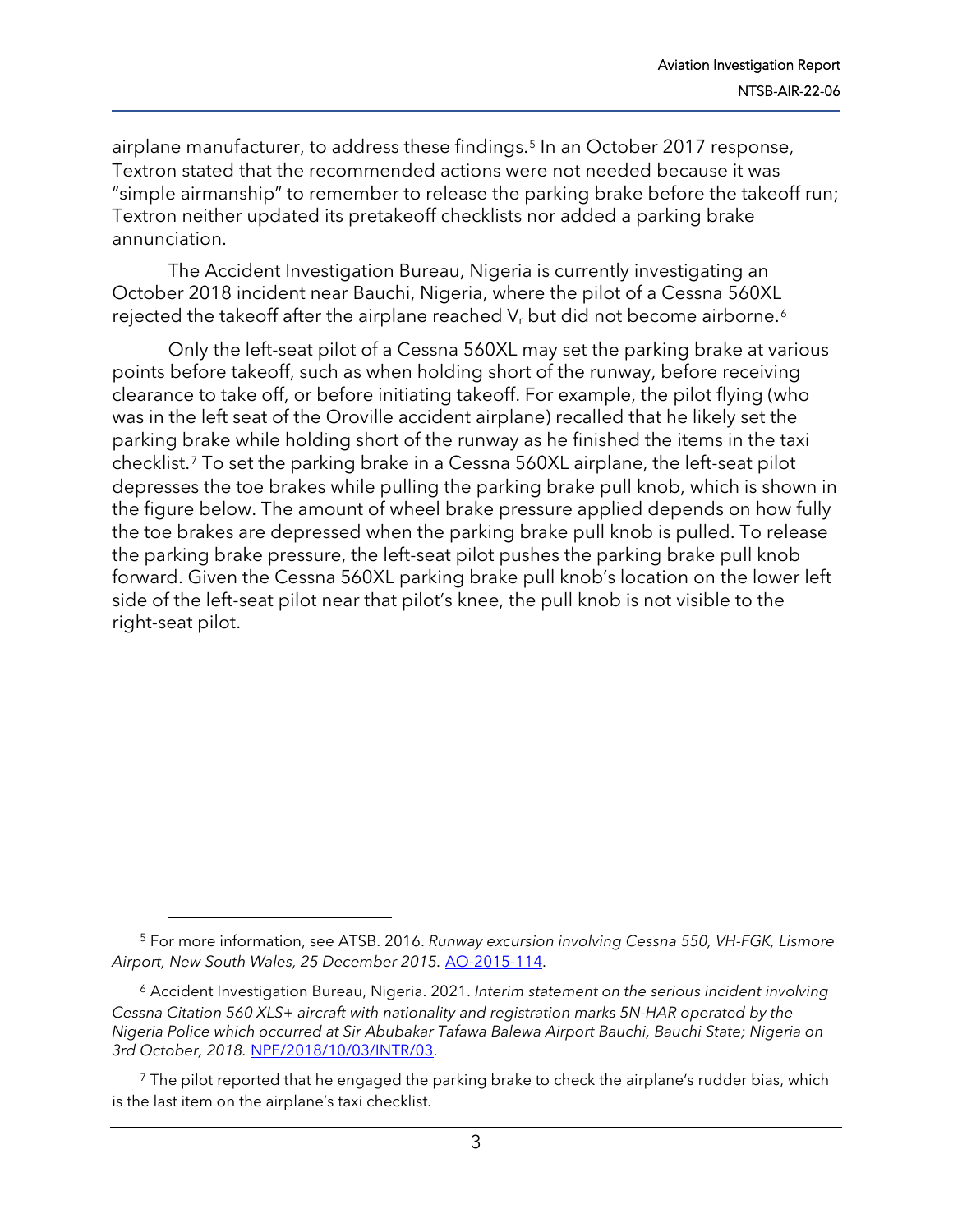

**Figure 1.** The location of the parking brake pull knob in a Cessna 560XL exemplar airplane (XLS model). (Source: Delta Private Jets)

Based on the results of an airplane performance study completed during the Oroville investigation, if a Cessna 560XL airplane is accelerating with partial parking brake pressure applied, the resulting retarding force at the wheel-runway interface creates a pitching moment that opposes airplane nose-up rotation. When the airplane reaches  $V_{r}$ , the pitching moment opposing the airplane nose-up rotation may overpower the elevator's ability to rotate the airplane nose up and prevent the airplane from taking off. If the takeoff is rejected after reaching  $V_{r}$ , the airplane may not be able to stop safely on the remaining runway and may impact hazards beyond the runway.[8](#page-3-0) The identified accidents demonstrate that, contrary to the Oroville pilot's expectation, a Cessna 560XL airplane with both engines at takeoff power and at least partial parking brake pressure applied can accelerate and reach or exceed V<sub>r</sub>, not be able to lift off, and be unable to stop on the remaining runway.

To meet the requirements of Title 14 *Code of Federal Regulations* (*CFR*) Section 25.735, Brakes and Braking Systems, a parking brake must prevent the airplane from rolling on a paved, level runway when set by the pilot and with takeoff

<span id="page-3-0"></span> $8$  Potential hazards beyond the runway include steep slopes, fences, hills, buildings, bodies of water, and highways.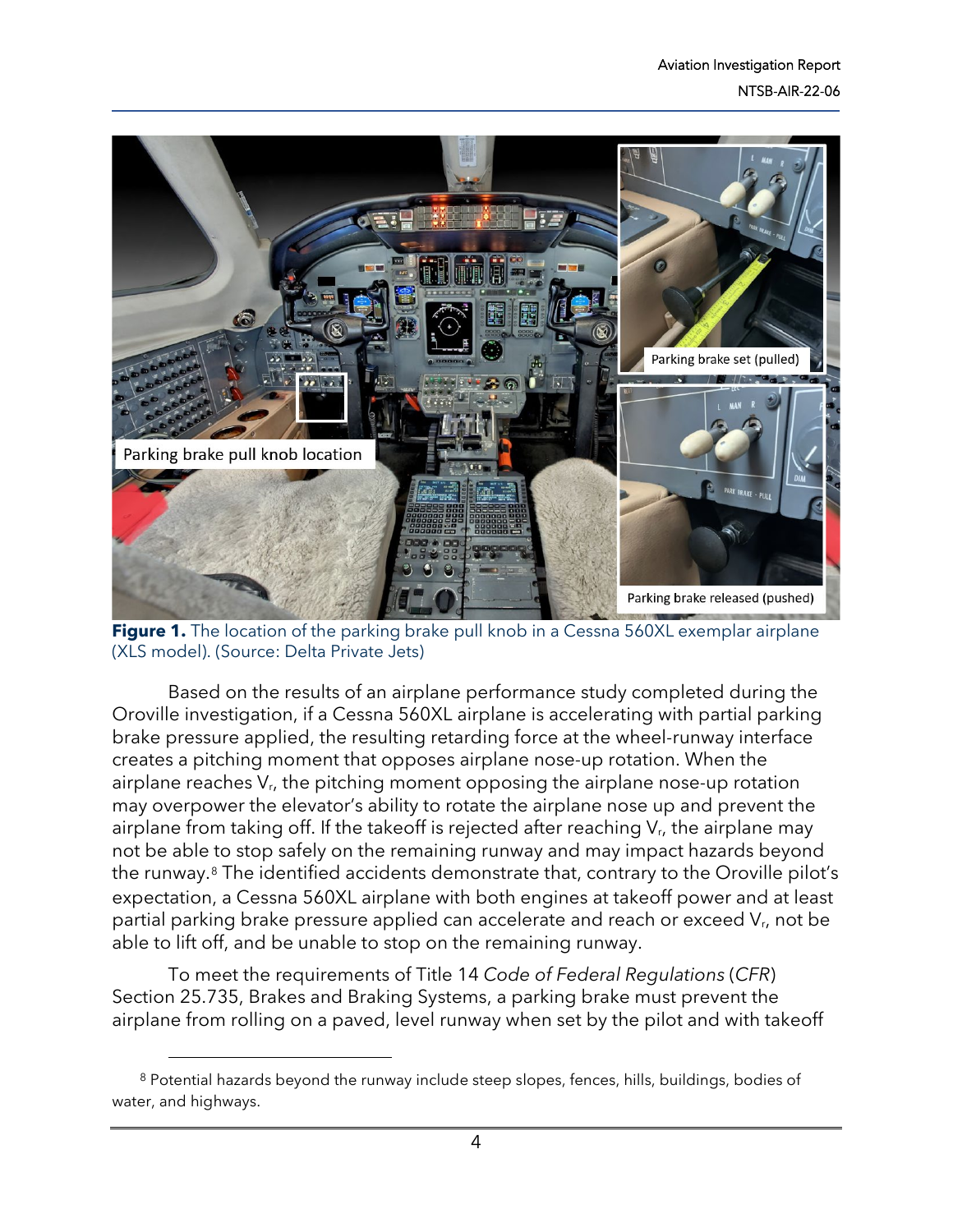power on the critical engine.[9](#page-4-0) The parking brake for the Cessna 560XL, which was first certified in 1998, met the requirements of the 1965 standard by demonstrating that the parking brake prevented the airplane from rolling when it was set with full parking brake pressure applied and one engine at takeoff power.

Effective May 2002, the FAA amended 14 *CFR* 25.735 (Amendment 25-107) to state, in part, "There must be indication in the cockpit when the parking brake is not fully released."[10](#page-4-1) However, because the Cessna 560XL was initially certificated 4 years before the parking brake indication amendment, there is no requirement for a cockpit indication if the parking brake is not fully released. The FAA also approved two subsequent derivative models (or "changed aeronautical products") of the Cessna 560XL, the XLS, and XLS+; because Textron did not change the function of the parking brake in those models, it only had to meet the 1965 standard.<sup>[11](#page-4-2)</sup>

A visual indication in the pilots' expected scan range would attract attention and increase the likelihood that pilots will notice and address an unsafe condition, in this case by fully releasing the parking brake before takeoff.[12](#page-4-3) The effectiveness of a visual indication (for the horizontal stabilizer trim setting) was demonstrated shortly before the pilots involved in the Oroville accident began the takeoff. They received a "no takeoff" indication on the cockpit indicator panel alerting them of an unsafe horizontal stabilizer trim setting, which they successfully identified and addressed.

The NTSB notes that, because other countries require that pilots be alerted when the parking brake is not fully released before takeoff, Textron wired the airplane's "no takeoff" annunciator to include a parking brake indication for initial

<span id="page-4-1"></span><sup>10</sup> Title 14 *CFR* 25.735 Amendment 25-107 was effective May 24, 2002, and incorporated the parking brake indication and other changes to federal requirements for airplane braking systems based on the recommendations of the Aviation Rulemaking Advisory Committee, which was directed to harmonize European, Canadian, and US braking standards.

<span id="page-4-2"></span><sup>11</sup> (a) According to 14 *CFR* 21.101, the FAA approves changes for derivative models if it finds that the changes are not significant enough to warrant application for a new type certificate. The regulation also outlines four exceptions to this requirement: (1) if the change was not significant, (2) for those areas or components not affected by the change, (3) if such compliance would not contribute materially to the level of safety, and (4) if such compliance would be impractical. This process enables a manufacturer to introduce design updates without resubmitting the entire airplane design for certification review. (b) The Oroville accident airplane was manufactured in 2003 in accordance with the initial certification standard, the Farmington accident airplane was manufactured in 2009 as an XLS+ derivative model, and the Bauchi accident airplane was manufactured in 2011 as an XLS+ derivative model.

<span id="page-4-3"></span><sup>12</sup> Berman, B.A., Kochan, J.A., Burian, B.K., Pruchnicki, S., Christopher, B., and Silverman, E. 2017. *[Alerts and Cues on the Flight Deck: Analysis and Applications](https://hsi.arc.nasa.gov/flightcognition/Publications/NASA_TM_2017-219720.pdf)*. National Aeronautics and Space Administration (NASA) report NASA/TM-2017-219720. Moffett Field, CA: NASA Ames Research Center.

<span id="page-4-0"></span><sup>9</sup> The parking brake standard in 14 *CFR* 25.735 was first issued in 1965, and this was the standard until May 2002, which will be discussed later.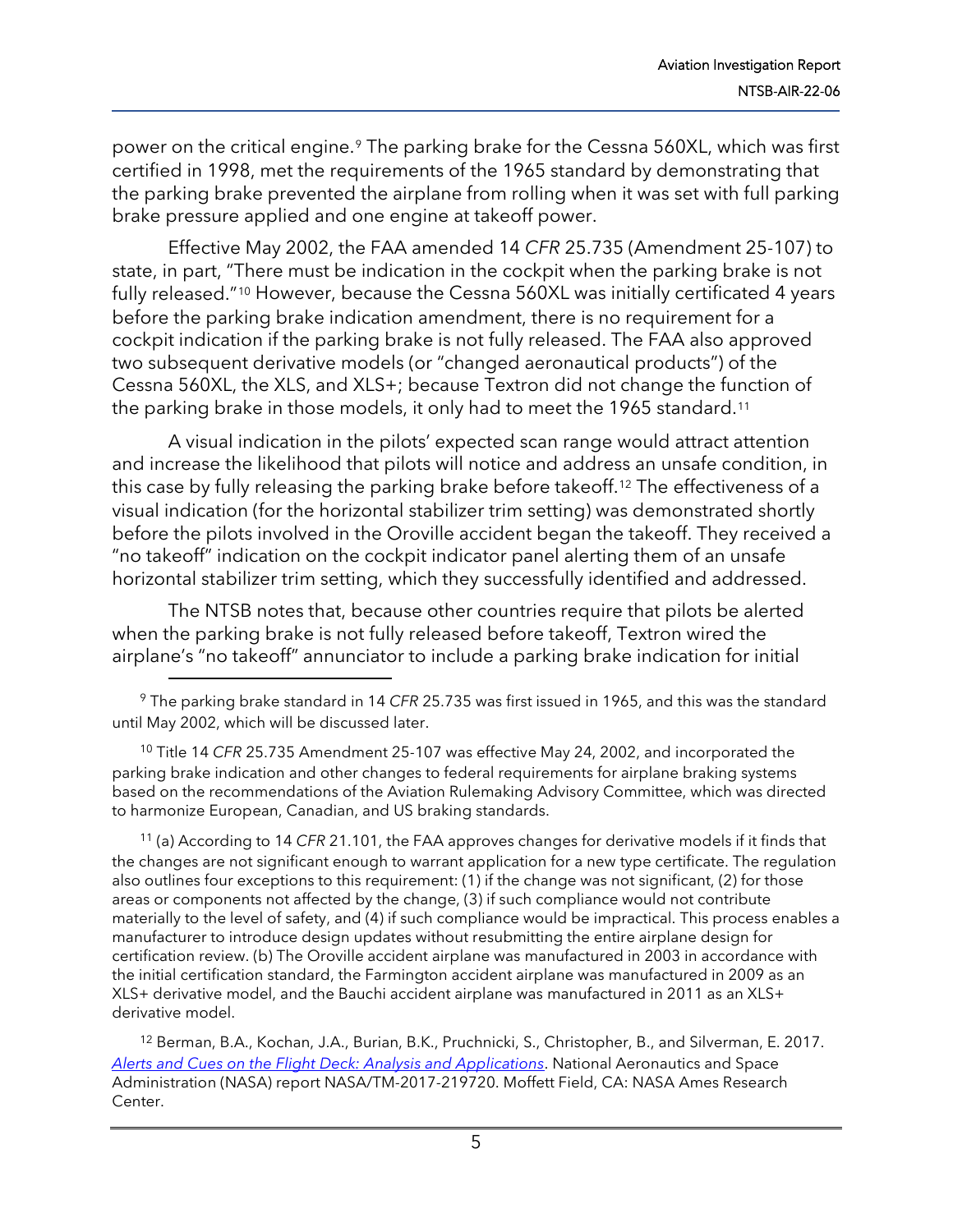certification models and XLS derivatives manufactured for export to Ireland and the UK since 2002 and 2007, respectively.[13](#page-5-0) Beginning in 2002, Textron offered buyers the option for the existing "no takeoff" annunciation to include a visual and aural annunciation if the parking brake was not fully released on some newly manufactured models of the Cessna 560XL, including those in the United States. No Cessna 560XLs delivered in the United States have been produced with this feature to date[.14](#page-5-1) Textron continues to manufacture Cessna 560XL airplanes without a parking brake indication, including the XLS+ derivative model, and the option is no longer available on newly manufactured Cessna 560XL airplanes.

As the FAA's updated parking brake standard in 14 *CFR* 25.735 suggests and the Oroville accident pilots' actions to address the "no takeoff" visual indication show, an indication to alert pilots to fully release the parking brake before starting the takeoff roll is an important safeguard. However, Cessna 560XL airplanes continue to operate in the United States without a parking brake indication, and Textron continues to manufacture and deliver airplanes in the United States without such an alert. The NTSB concludes that, without a parking brake indication, some Cessna 560XL pilots may not recognize that the parking brake is not fully released and attempt to take off, which could result in a runway overrun. Thus, the NTSB recommends that the FAA issue an airworthiness directive for in-service Cessna 560XL airplanes to require that they meet the parking brake indication requirements of Amendment 25-107 of 14 *CFR* 25.735. The NTSB also recommends that the FAA revise the type certification basis for Cessna 560XL airplanes and future derivative models to require that newly manufactured airplanes meet the parking brake indication requirements of Amendment 25-107 of 14 *CFR* 25.735.

Unambiguous and mandatory checklist items that are correctly sequenced serve as important redundancies to a visual indication. The existence of a physical stimulus in the cockpit, such as a pull knob or indication, does not guarantee that the

<span id="page-5-0"></span><sup>&</sup>lt;sup>13</sup> The Cessna 560XL has a "no takeoff" visual and aural annunciation for other items that would impede a safe takeoff, such as an unsafe horizontal stabilator trim setting. The Irish Aviation Authority requires the annunciator to be wired for the parking brake for Cessna 560XL airplanes; at least eight Cessna 560XL airplanes have been built to the United Kingdom standard, which includes a "no takeoff" annunciation for a parking brake that is not fully released. The Cessna 560XL airplane flight manual supplement 39 (approved by the FAA in 2002) and supplement 57 (approved by the FAA in 2007) state that the Irish and United Kingdom standards, respectively, for the "no takeoff" annunciator include a parking brake that is not fully released.

<span id="page-5-1"></span><sup>&</sup>lt;sup>14</sup> All Cessna 560XL airplanes have a "no takeoff" annunciation for other items that would impede a safe takeoff, such as an unsafe horizontal stabilator trim setting. According to Textron, for some initial certification and XLS derivative models, it offered the option to install a "no takeoff" annunciation to include a parking brake that is not fully released; it did not offer that option for the XLS+ derivative model. Both the Oroville and Farmington accident airplanes had "no takeoff" annunciation systems installed, but neither airplane had been built with the parking brake option.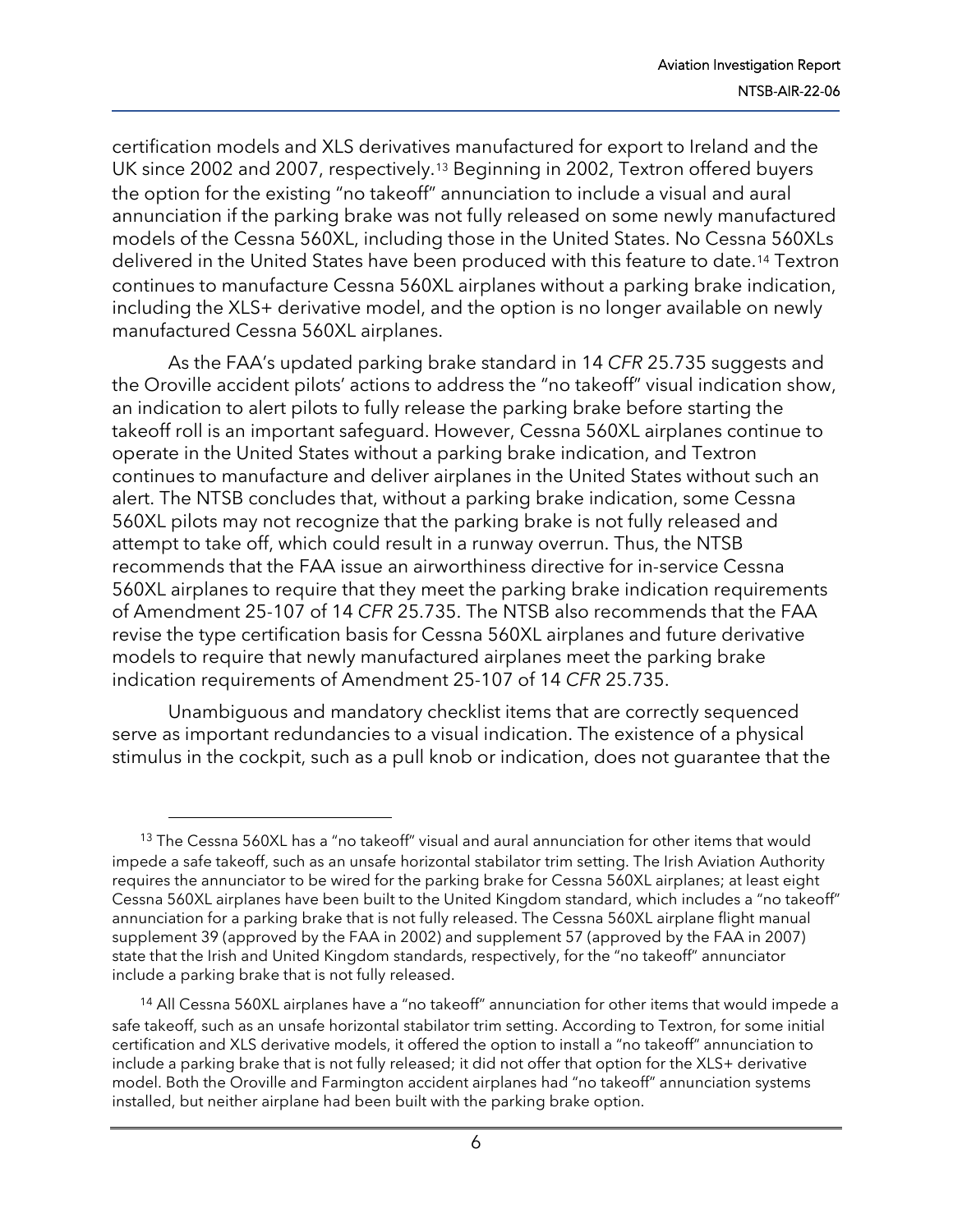pilot will perceive an unsafe condition, as noted in the ATSB investigation.[15](#page-6-0) Thus, the NTSB concludes that a checklist item before takeoff is initiated would aid pilots of Cessna 560XL airplanes in ensuring the full release of the parking brake before the takeoff roll and prevent hazardous runway overruns. Therefore, the NTSB recommends that the FAA require Textron to include a checklist item on the Cessna 560XL pretakeoff checklist for pilots to verify that the airplane's parking brake is fully released before takeoff is initiated.

## **Conclusions**

### **Findings**

Without a parking brake indication, some Cessna 560XL pilots may not recognize that the parking brake is not fully released and attempt to take off, which could result in a runway overrun.

A checklist item before takeoff is initiated would aid pilots of Cessna 560XL airplanes in ensuring the full release of the parking brake before the takeoff roll and prevent hazardous runway overruns.

## **Recommendations**

As a result of this investigation, the National Transportation Safety Board makes the following safety recommendations:

#### **To the Federal Aviation Administration:**

Issue an airworthiness directive for in-service Cessna 560XL airplanes to require that they meet the parking brake indication requirements of Amendment 25-107 of Title 14 *Code of Federal Regulations* Part 25 section 735. (A-22-8)

Revise the type certification basis for Cessna 560XL airplanes and future derivative models to require that newly manufactured airplanes meet the parking brake indication requirements of Amendment 25-107 of Title 14 *Code of Federal Regulations* Part 25 section 735. (A-22-9)

<span id="page-6-0"></span><sup>15</sup> Degani, A., and Wiener, E.L. 1993. ["Cockpit Checklists: Concepts, Design, and Use.](https://journals.sagepub.com/doi/10.1177/001872089303500209)" *Human Factors* 35 (2): 28-43.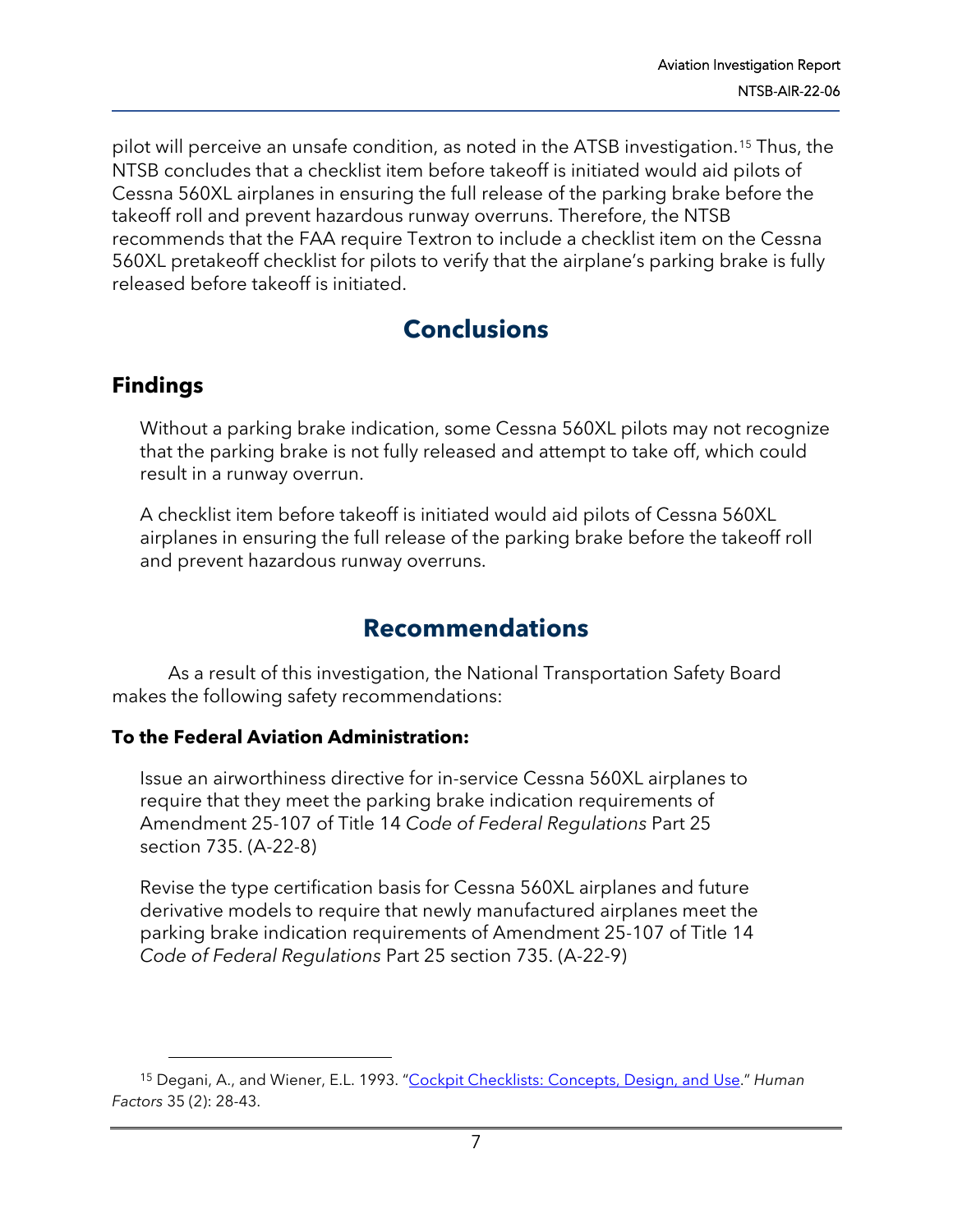Require Textron Aviation to include a checklist item on the Cessna 560XL pretakeoff checklist for pilots to verify that the airplane's parking brake is fully released before takeoff is initiated. (A-22-10)

#### **BY THE NATIONAL TRANSPORTATION SAFETY BOARD**

**JENNIFER HOMENDY Chair** 

**MICHAEL GRAHAM** Member

**BRUCE LANDSBERG** Vice Chairman

**THOMAS CHAPMAN** Member

**Report Date: May 4, 2022**